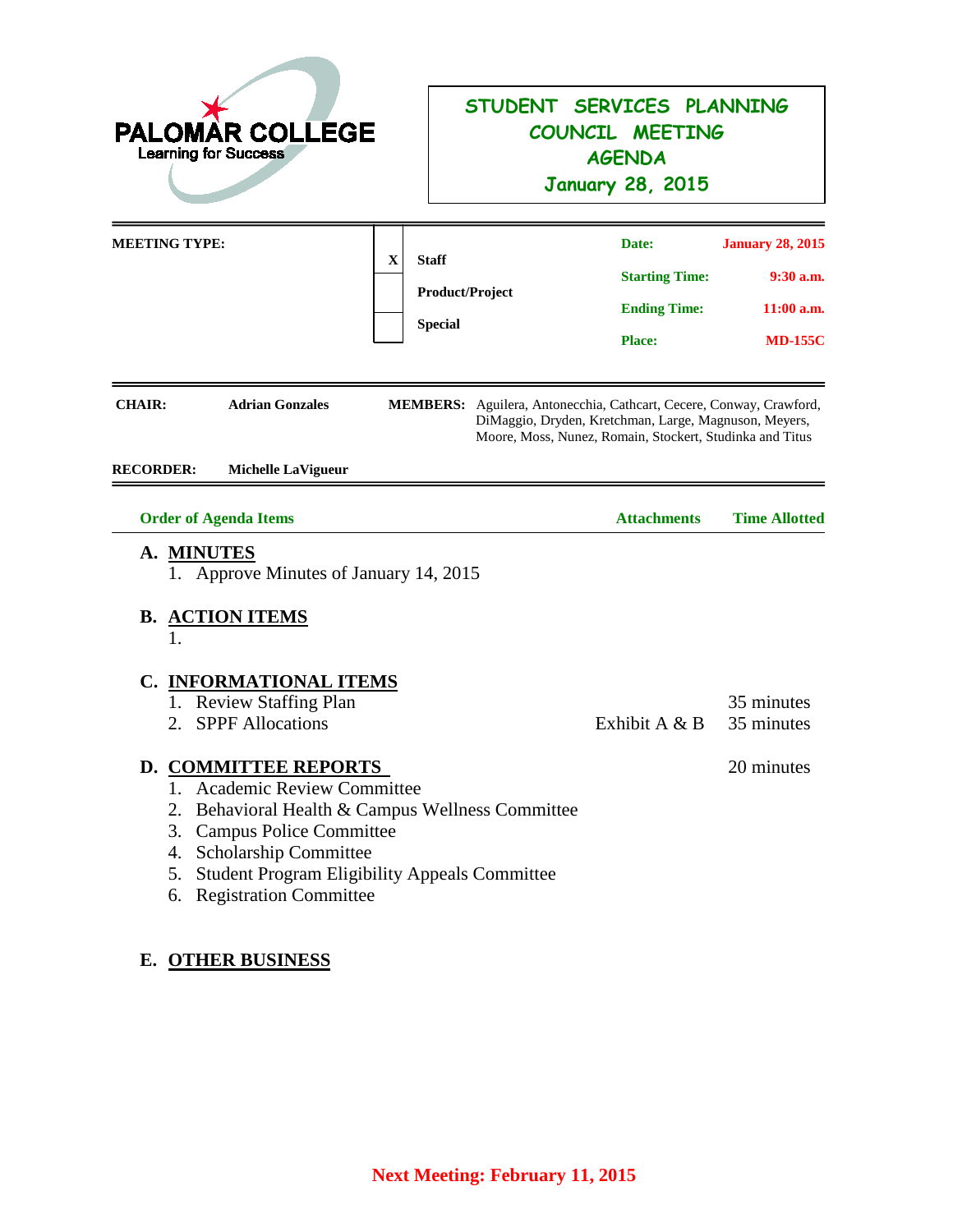

**CHAIR:** Adrian Gonzales **MEMBERS PRESENT:** V. Aguilera, R. Antonecchia, S. Cathcart, L. Cecere, J. Conway, M. DiMaggio, K. Magnuson, L. Myers, J. Moss, E. Nunez, L. Romain, B. Stockert, D. Studinka and S. Titus.

**RECORDER:** Michelle LaVigueur **MEMBERS ABSENT:** B. Crawford, D**.** Dryden, L. Kretchman, M. Large and C. Moore.

### **GUESTS:**

#### **A. MINUTES**

**1. Approval of Minutes for December 10, 2014**

MSC – (Titus/Stockert): The minutes for December 10, 2014 were approved and accepted into the record with an abstention from Diane Studinka.

#### **B. ACTION ITEMS**

#### **1. Appointment of SSPC member to Student Success and Equity Council**

**Motion:** MSC (Titus/Cathcart): A motion was made to approve Michael Large and Rosie Antonecchia having a seat on the Student Success and Equity Council representing Student Services Planning Council. **Result:** Motion approved.

#### **C. INFORMATION ITEMS**

#### **1. Add a Behavioral Health Counselor Representative to the Behavioral Health and Campus Wellness Committee**

There was a discussion on the benefits to having a Behavioral Health Counselor on the Behavioral Health and Campus Wellness Committee.

**Motion:** MSC (Conway/Meyers): A motion was made to move this Informational Item to an Action Item. **Result:** Motion approved.

**Motion:** MSC (Meyers/Titus): A motion was made to add a Behavioral Health Counselor representative to the Behavioral Health and Campus Wellness Committee. **Result:** Motion approved.

**2. PRP's** – SSPC reviewed the following PRP's that were previously reviewed in VP Student Services Cabinet:

Assessment - Dean Stockert presented this PRP.

Career Center – Rosie Antonecchia presented this PRP.

EOPS/CARE/CALWORKS – Dean Stockert presented this PRP.

Evaluations/Records – Dr. Magnuson presented this PRP.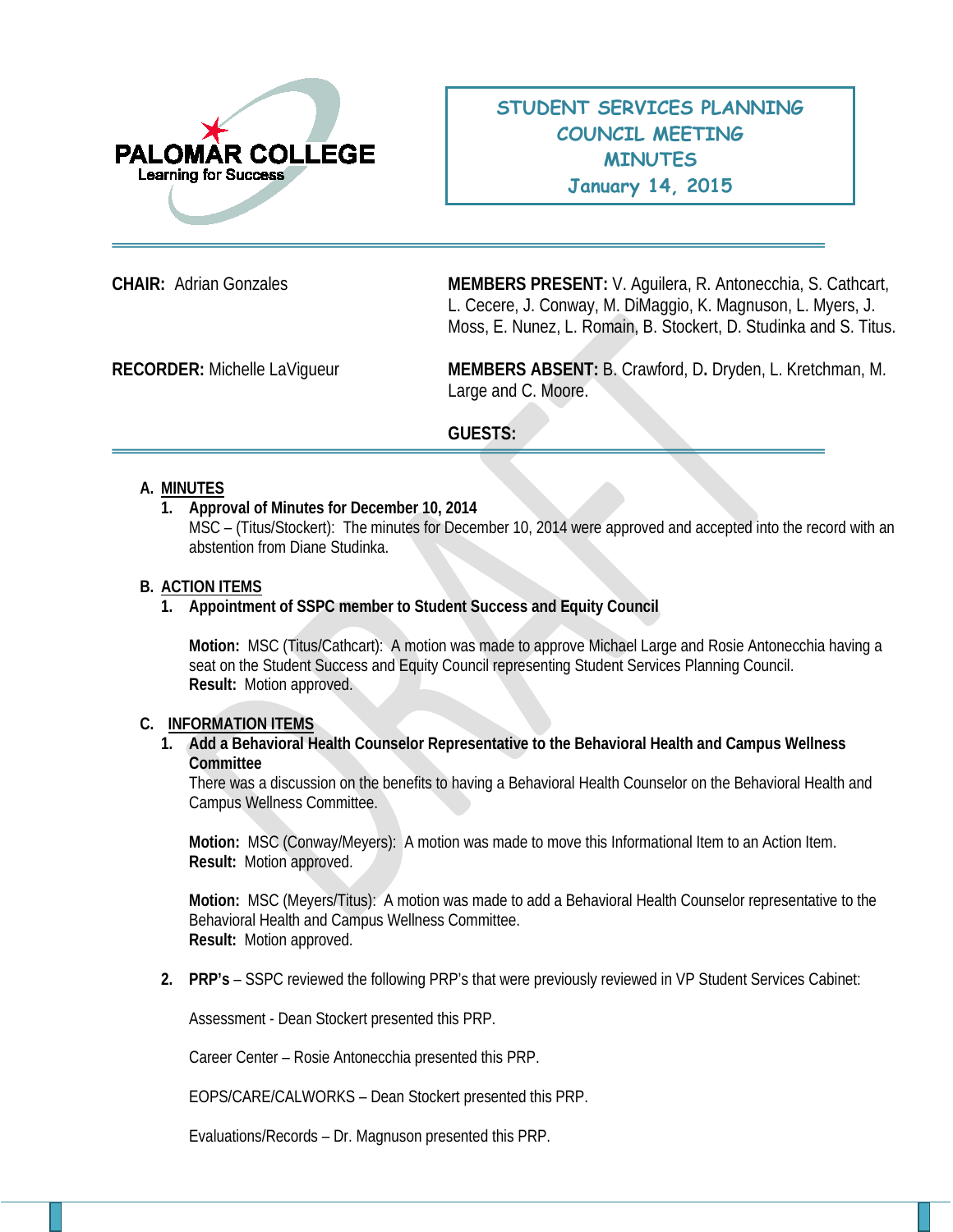Financial Aid – Dr. Magnuson presented this PRP.

Grant Funded Student Programs – Dean Stockert presented this PRP.

Health Services Center – Jayne Conway presented this PRP.

**3. Staffing Plan**

VP Gonzales discussed the updated Staffing Plan: Priority Factors Form. The word "legal" was moved from P2 to P1 and P3 and P4 were swapped to better reflect the priorities. There is a list of approximately twenty positions that will be ranked at VPSS Cabinet, brought to SSPC for discussion and then sent to Human Resource Services in February. There was discussion regarding identifying staffing trends on an annual basis.

## **D. COMMITTEE REPORTS** –

- **1.** *Academic Review Committee –* No report.
- **2.** *Behavioral Health & Campus Wellness Committee* No report.
- **3.** *Campus Police Committee –* No report.
- *4. Matriculation & Transfer Committee* This committee will be removed once approved at SPC.
- *5. Scholarship Committee –* Dr. Magnuson reported they are looking for a faculty member to participate on this committee.
- *6. Student Equity Committee* This committee will be removed once approved at SPC.
- *7. Student Program Eligibility Appeals Committee* No report.
- *8. Registration Committee –* No report.
- **E. Other Business –** The committee was advised that VP Cuaron announced her plans to retire at the end of the Spring 2015 term.

Meeting was adjourned at 11:12 a.m.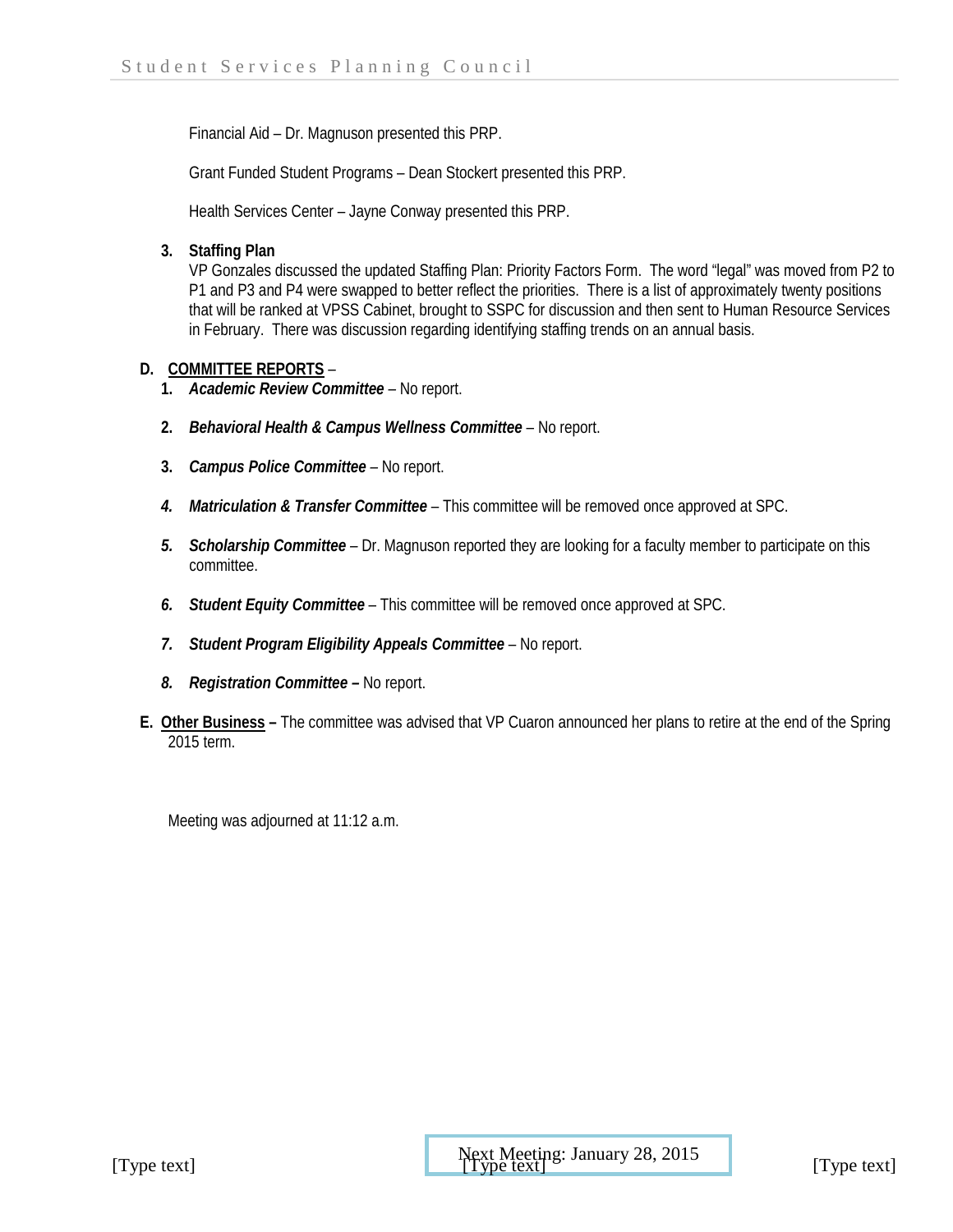Exhibit A

## **PALOMAR COLLEGE 2014‐2015 APPROVED SPPF REQUESTS**

|                |                                        |                                                                |      |                                                                                                                                                                                                                                                                                                      | Requested | Amount   | Amount          |
|----------------|----------------------------------------|----------------------------------------------------------------|------|------------------------------------------------------------------------------------------------------------------------------------------------------------------------------------------------------------------------------------------------------------------------------------------------------|-----------|----------|-----------------|
| <b>IPC</b>     | Submitted By Title                     |                                                                | Obj. | <b>Short Description</b>                                                                                                                                                                                                                                                                             | Amount    | Recom.   | <b>Approved</b> |
| $\mathbf{1}$   | L. Lawson                              | Mentor Ambassadors for FYE<br><b>Village Mentoring Program</b> | 1.1  | *\$1,000 - Payment to Ambassadors for 15 hours of<br>work each for Spring 2015 and 15 hours each for Fall<br>2015<br>*\$160 - t-shirt design and printing                                                                                                                                            | \$1,160   | \$1,000  | \$1,000         |
| $\overline{2}$ | Learning<br><b>Outcomes</b><br>Council | <b>ILO Assessment Project</b>                                  | 1.4  | Creation of a set of quantitative literacy learning<br>modules for students and instructors<br>*\$5000-workgroup complete and implement modules<br>*\$5000-produce modules<br>*\$20,000-Faculty workgroup to develop assessment<br>instrument<br>*\$12,00-Analysis of data and preparation of report | \$42,000  | \$42,000 | \$42,000        |
| <b>SSPC</b>    |                                        |                                                                |      |                                                                                                                                                                                                                                                                                                      |           |          |                 |
| 1              | L. Kretchman                           | Student Affairs/Student<br>Activities Technology Update        | 2.2  | Purchase two MS Surface Pro 3 Tables for social<br>networking communications                                                                                                                                                                                                                         | \$3,600   | \$3,600  | \$3,600         |
| 2              | J. Hosfield                            | <b>Banners and Brochures</b>                                   | 2.4  | Banners to promote ASG at both San Marcos and<br>Escondido                                                                                                                                                                                                                                           | \$8,000   | \$8,000  | \$8,000         |
| 3              | S. Titus                               | <b>Student Conduct Case</b><br>Management software<br>package  | 2.2  | Case management system for student conduct and<br>behavior intervention; to be shared with campus police<br>counseing services, mental health counselors,<br>administration, and health services                                                                                                     | \$15,000  | \$15,000 | \$15,000        |
| 4              |                                        | J. Moss/L. FilicoCRM - Customer Relations<br>Management module | 2.2  | Allows college to contact/track potential students                                                                                                                                                                                                                                                   | \$34,000  | \$34,000 | \$34,000        |
| 5              | K. Magnuson                            | Admissions/Financial Aid<br>Lobby Line Management<br>System    | 2.2  | Software for line management system                                                                                                                                                                                                                                                                  | \$30,000  | \$30,000 | \$30,000        |
|                |                                        |                                                                |      | <b>TOTAL</b>                                                                                                                                                                                                                                                                                         | \$133,760 |          | \$133,600       |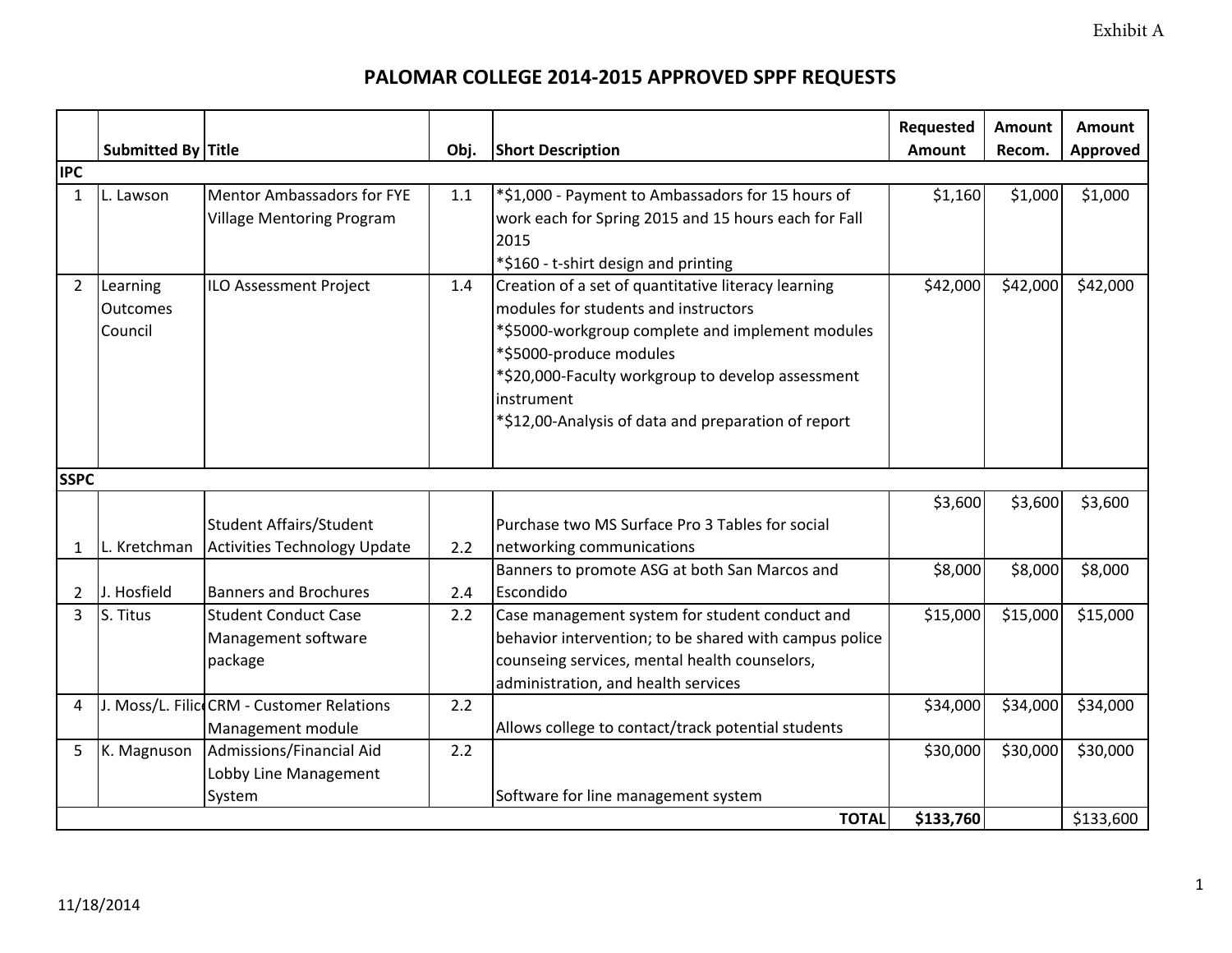|                | <b>Submitted By</b>                        | <b>Title</b>                               | <b>Objective</b> | <b>Short Description</b>                      | <b>Requested Amount</b> |
|----------------|--------------------------------------------|--------------------------------------------|------------------|-----------------------------------------------|-------------------------|
|                |                                            |                                            |                  |                                               |                         |
|                |                                            | <b>Student Affairs/Student Activities</b>  |                  | purchase two MS Surface Pro 3 Tablets for     |                         |
| 1              | Lindsay Kretchman                          | <b>Technology Update</b>                   | 2.2              | social networking communications              | \$3,600.00              |
|                |                                            |                                            |                  |                                               |                         |
|                |                                            |                                            |                  | banners to promote ASG at both San Marcos     |                         |
| $\overline{2}$ | Jason Hosfield                             | <b>Banners and Brochures</b>               | 2.4              | and Escondido                                 | \$8,000.00              |
|                |                                            |                                            |                  | case management system for student conduct    |                         |
|                |                                            |                                            |                  | and behavior intervention; to be shared with  |                         |
|                |                                            |                                            |                  | campus police, counseling services, mental    |                         |
|                |                                            |                                            |                  |                                               |                         |
|                |                                            | <b>Student Conduct Case Management</b>     |                  | health counselors, administration, and health |                         |
| 3              | <b>Sherry Titus</b>                        | software package                           | 2.2              | services                                      | \$15,000.00             |
|                |                                            | <b>CRM - Customer Relations</b>            |                  | allows college to contact/track potential     |                         |
| 4              | Jamie Moss/Lisa Filice   Management Module |                                            | 2.2              | students                                      | \$34,000.00             |
|                |                                            |                                            |                  |                                               |                         |
|                |                                            | Admissions/Financial Aid Lobby Line        |                  |                                               |                         |
| 5              | Kendyl Magnuson                            | <b>Management System</b>                   | 2.2              | software for line management system           | \$30,000.00             |
|                |                                            |                                            |                  |                                               |                         |
|                |                                            |                                            |                  |                                               |                         |
|                |                                            | <b>Oracle Students Administration</b>      |                  | web-based interface that passes data from     |                         |
| 6              | <b>Najib Manea</b>                         | <b>Integration Pack (SAIP) Module</b>      | 2.5              | PeopleSoft to other applications such as LMS  | \$52,623.32             |
|                |                                            |                                            |                  |                                               |                         |
|                |                                            | <b>Student Mentor Booklet and Success</b>  |                  | outreach tool to inform students about peer   |                         |
| 7              | Angela Webster                             | <b>Stories</b>                             | 2.2              | mentoring and related success stories         | \$3,214.48              |
|                |                                            |                                            |                  |                                               |                         |
|                |                                            |                                            |                  |                                               |                         |
|                |                                            |                                            |                  | create new international student handbook     |                         |
| 8              | <b>Yasue O'Neill</b>                       | <b>International Student Handbook</b>      | 2.4              | with referral information                     | \$2,803.20              |
|                |                                            |                                            |                  | charging stations for mobile electronics to   |                         |
|                |                                            |                                            |                  |                                               |                         |
| 9              | Jason Hosfield                             | <b>Mobile Electronic Charging Stations</b> | 2.2              | respond to student requests                   | \$20,000.00             |